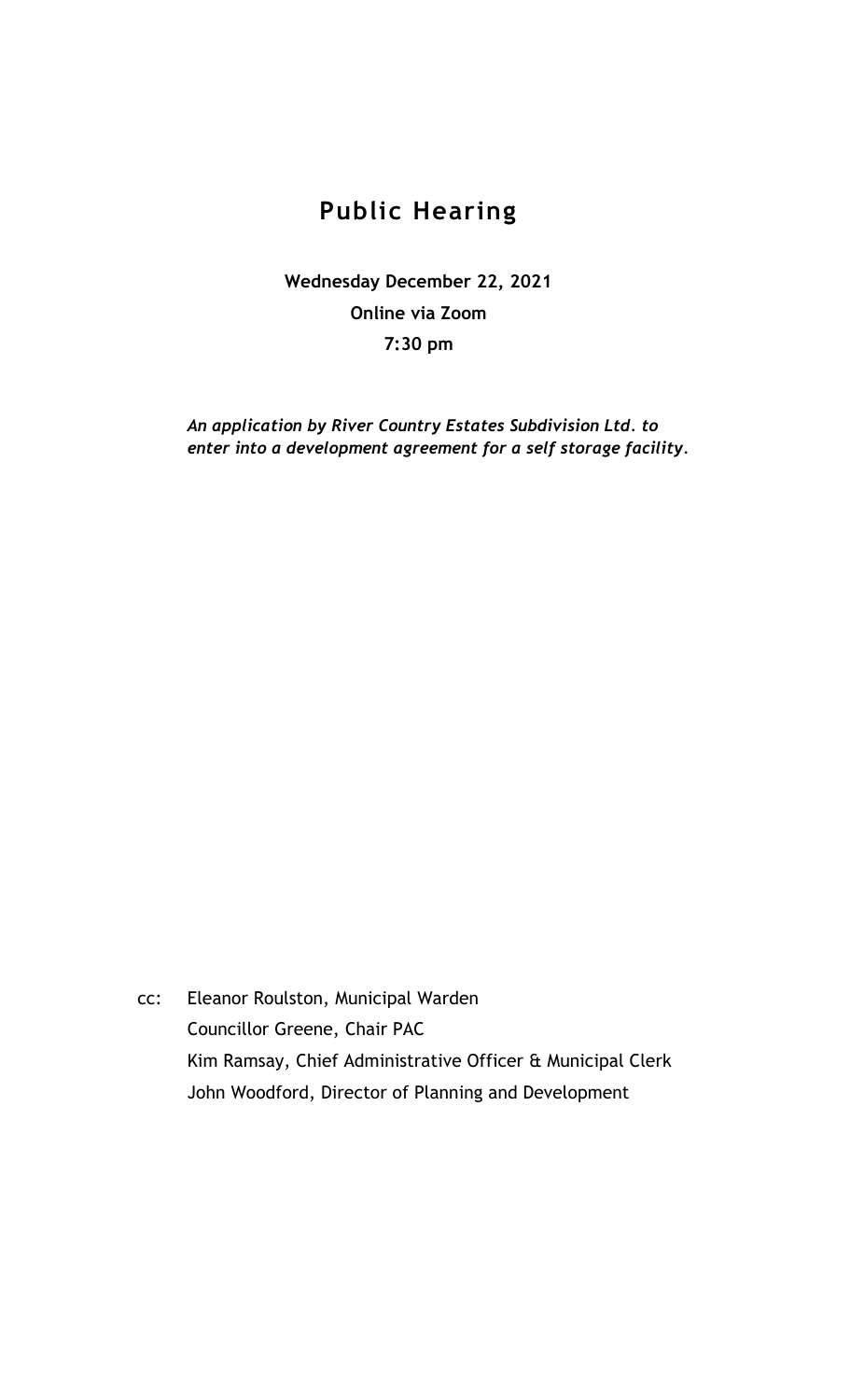**Warden: Councillors, this evening we have one item on the public hearing agenda.**

> **The purpose of this hearing is for Council to hear input from the public, prior to making a decision on the proposal.**

> **To the members of the public who have chosen to participate this evening, welcome. Please note that Council's Procedural Policy requires that you not cheer, boo, clap or otherwise disrupt this hearing. Anyone who wants to comment or ask questions will be provided an opportunity to do so.**

> **Tonight, Council may approve, reject or defer its decision on the proposal to a later date. Council approval is required for the proposals to proceed.**

> **I will now ask the Municipal Clerk to outline when the public hearing advertisements were published.**

**Clerk: Madam Warden, a public hearing notice appeared in the December 8th and 15th editions of the** *Chronicle Herald***. The notices described the proposal, gave the date and time of the public hearing, and indicated that Staff Reports were available to the public.** 

**Warden: Councillors, the public hearing this evening is for a proposal to enter into a development agreement for a self-storage facility.** 

> **I would now ask the Chair of the Planning Advisory Committee to present his report.**

**PAC Chair: Planning Advisory Committee has considered the proposal on behalf of Municipal Council. The Committee has reviewed staff's reports, completed their evaluation, and will make a recommendation to Council during this Hearing.**

> **Madam. Warden, through you, I would now ask staff to present their Final Report on the proposal.**

**Staff:** (Makes presentation)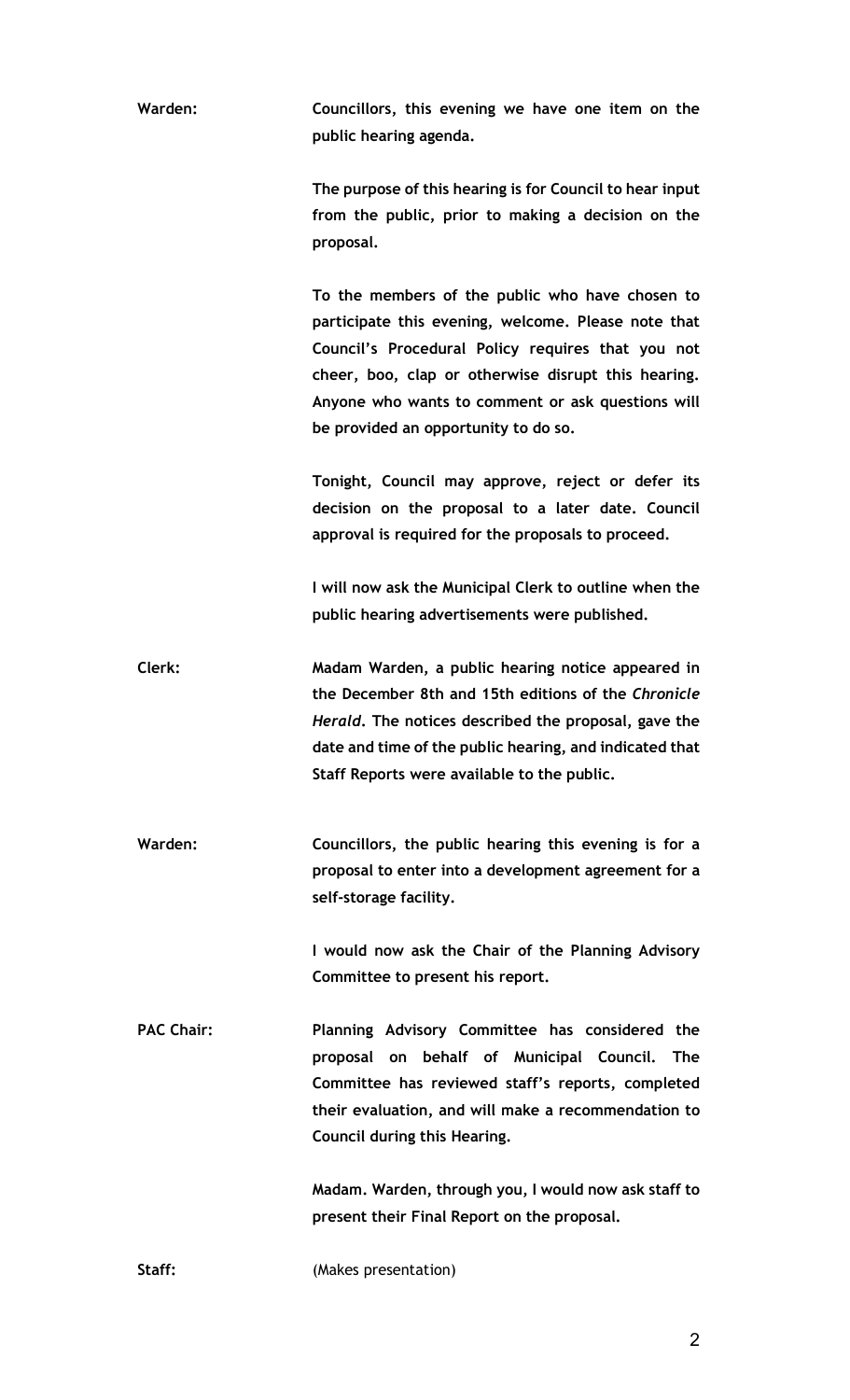| Warden:         | Does any member of Council have questions for staff?                                                                                                                                                                                                                                                                                                                                                          |
|-----------------|---------------------------------------------------------------------------------------------------------------------------------------------------------------------------------------------------------------------------------------------------------------------------------------------------------------------------------------------------------------------------------------------------------------|
|                 | (Councillors may or may not ask questions)                                                                                                                                                                                                                                                                                                                                                                    |
| Warden:         | I would now ask if the applicant has any comments or<br>would like to make a presentation.                                                                                                                                                                                                                                                                                                                    |
|                 | (applicant provides their comments)                                                                                                                                                                                                                                                                                                                                                                           |
| Warden:         | I will now open the floor for comments and questions.<br>If you are attending the Zoom meeting and would like<br>to provide comments or ask questions, please list your<br>name in the Zoom Chat feature and we will enable you<br>to share your microphone and video when it is your<br>turn. For those viewing the YouTube livestream, you<br>may use the YouTube chat feature which is being<br>monitored. |
|                 | Please note, the chat feature on Zoom is not being<br>monitored for questions or comments.                                                                                                                                                                                                                                                                                                                    |
|                 | First, have any members of the public requested to<br>speak through the Zoom meeting chat.                                                                                                                                                                                                                                                                                                                    |
| Kim/Sheralee:   | Confirms if we have any one who wishes to speak through<br>the chat feature - if yes enable the public member to<br>share their microphone and video.                                                                                                                                                                                                                                                         |
| Warden:         | Does any member of the public have any questions or<br>comments through the live chat on YouTube<br>livestream?                                                                                                                                                                                                                                                                                               |
| Juliann/Clancy: | Waits 20 seconds and confirms if we have any comments<br>or questions via live chat on YouTube.                                                                                                                                                                                                                                                                                                               |
| Warden:         | Does any member of staff have any final comments?                                                                                                                                                                                                                                                                                                                                                             |
|                 | (Staff may or may not make final comments)                                                                                                                                                                                                                                                                                                                                                                    |
|                 | I would now ask the Chair of the Planning Advisory<br>Committee<br>his<br>committees'<br>to<br>present<br>recommendation.                                                                                                                                                                                                                                                                                     |